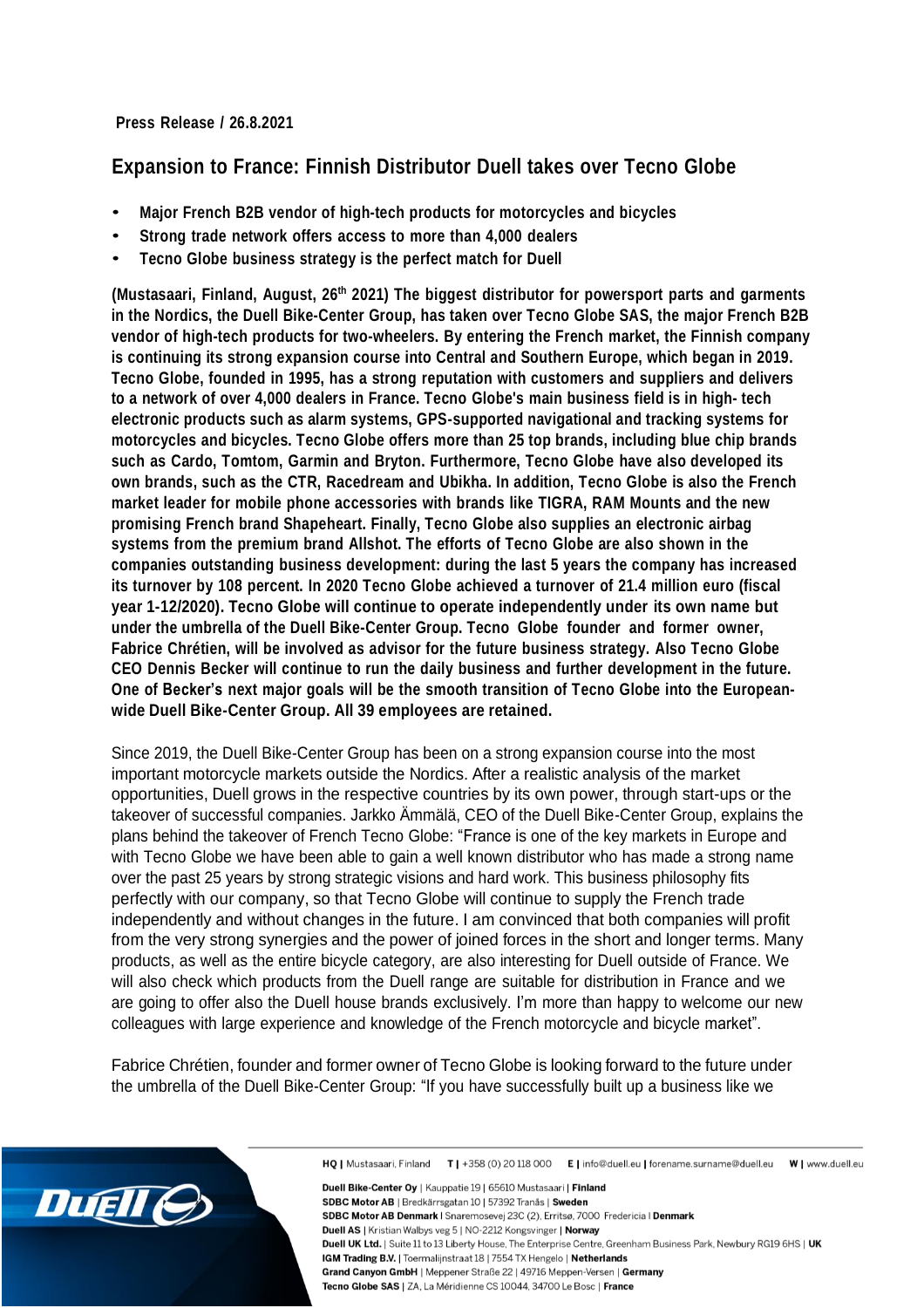have over 25 years, then you put a lot of heart and soul into the company and you don't give that away easily. But the chemistry with Duell was right from the start and we run our business with the same spirit. With Duell, Tecno Globe gains a strong new owner who enables us to successfully continue our existing business model, but also offers a perspective to expand step by step and to include additional categories."

Dennis Becker, CEO of Tecno Globe, also stands for the continuation of the successful business model and remains responsible for the day-to-day business and further development in France. He is looking forward to conducting the smooth integration of the French B2B vendor into the Finnish driven company group: "We will continue to focus on our successful business model also in the future. I am particularly looking forward to merging the French corporate culture with the Nordic way of doing business. Since I feel at home in both worlds, I know the special mentalities and know how to bundle the specific strengths." Dennis Becker most recently worked for the Swedish traditional company MORAKNIV as Global Sales and Marketing Director.

Duell offers its trading partners a comprehensive portfolio with all the necessary product groups that are necessary for the maintenance and upgrading of motorcycles. In addition, Duell offers motorcycle garments, helmets and the full range of protective equipment. The list of well known brands that Duell has in its portfolio is long. The highlight in the product portfolio are the traditional Swedish brands for motorcycle garments, Halvarssons and Lindstrands. In the coming years, Tecno Globe and Duell will analyse which product groups can also successfully be established in France.

## **Healthy and long-term growth are more important than quick success**

It was only in July that Duell took over the Dutch distributor IGM Trading B.V. and the associated German Grand Canyon GmbH. Despite the rapid expansion steps this year, Duell wants to remain true to its almost 40-year company philosophy, as Ämmälä explains: "With all the passion for powersport that everyone at Duell has, we are also calculating businesspeople. It will not be easy to compete in the already heavily occupied markets in Central and Southern Europe. Therefore, we put healthy, long-term growth instead of quick, but possibly only short-term success. "

An important part of the Duell business strategy is to build up local logistics centers that guarantee short connections and fast delivery times. In addition to founding regional subsidiaries, the takeover of existing trading companies is also part of the Duell business model. Duell's main shareholder, the Finnish financial investor Sponsor Capital, provides the necessary financial power for the mammoth project in Central and Southern Europe over the next years to come.

## **Further information:**

Jarkko Ämmälä, CEO Duell Bike-Center Oy +35850 056 5149 [jarkko.ammala@duell.eu](mailto:jarkko.ammala@duell.eu)